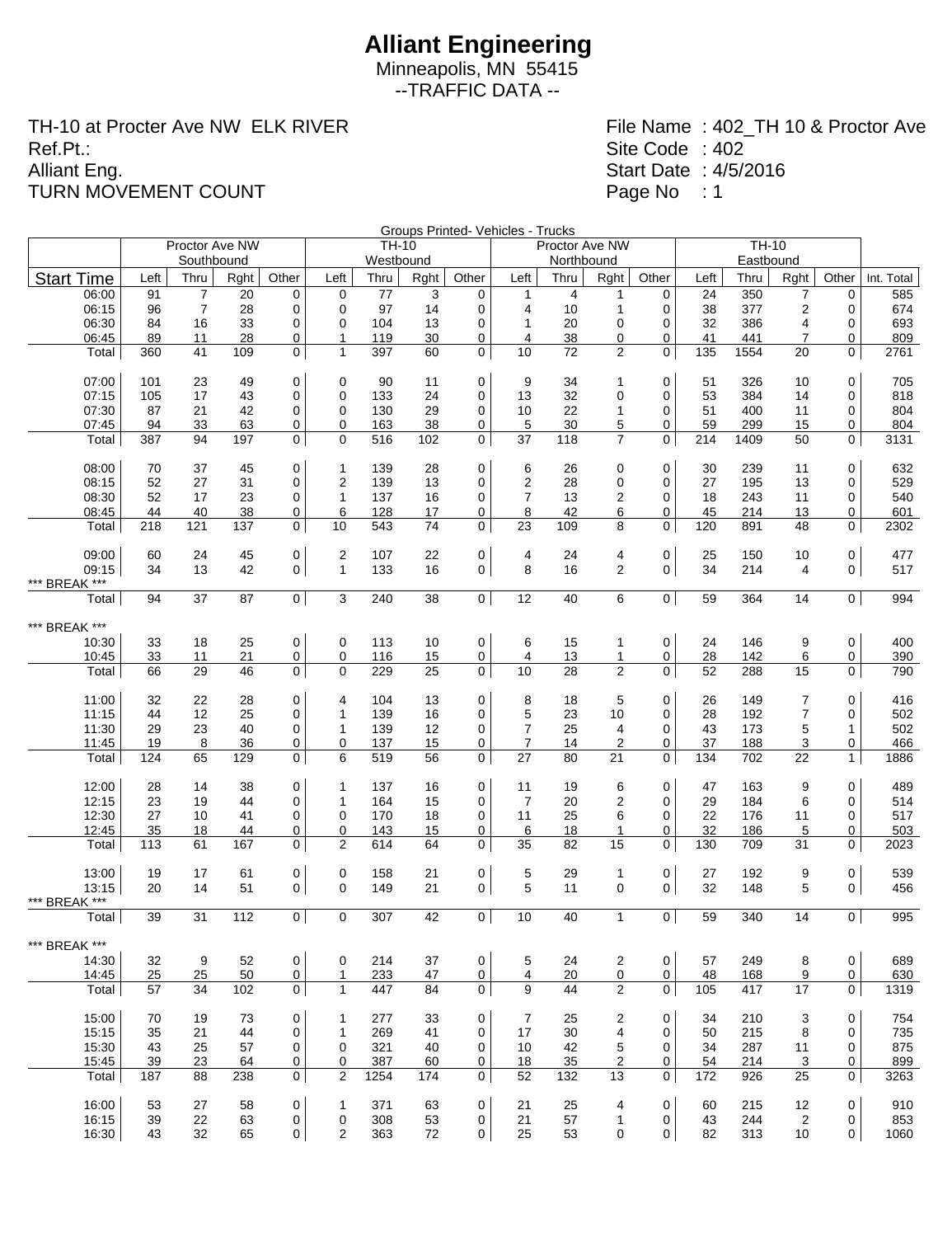Minneapolis, MN 55415 --TRAFFIC DATA --

TH-10 at Procter Ave NW ELK RIVER Ref.Pt.: Alliant Eng. TURN MOVEMENT COUNT

|                    |      |                |      |                |      |       |      | Groups Printed- Vehicles - Trucks |      |                |      |          |      |      |      |          |            |
|--------------------|------|----------------|------|----------------|------|-------|------|-----------------------------------|------|----------------|------|----------|------|------|------|----------|------------|
|                    |      | Proctor Ave NW |      |                |      | TH-10 |      |                                   |      | Proctor Ave NW |      |          |      |      |      |          |            |
|                    |      |                |      | Westbound      |      |       |      | Northbound                        |      |                |      |          |      |      |      |          |            |
| <b>Start Time</b>  | Left | Thru           | Rght | Other          | Left | Thru  | Rght | Other                             | Left | Thru           | Rght | Other    | Left | Thru | Rght | Other    | Int. Total |
| 16:45              | 49   | 23             | 71   |                | 0    | 355   | 61   | 0                                 | 14   | 48             | 3    | 0        | 93   | 254  | 10   | $\Omega$ | 982        |
| Total              | 184  | 104            | 257  | 1              | 3    | 1397  | 249  | 0                                 | 81   | 183            | 8    | 0        | 278  | 1026 | 34   | 0        | 3805       |
|                    |      |                |      |                |      |       |      |                                   |      |                |      |          |      |      |      |          |            |
| 17:00              | 40   | 24             | 70   | 0              |      | 334   | 65   | 0                                 | 21   | 41             | 3    | 0        | 65   | 205  |      | 0        | 876        |
| 17:15              | 41   | 28             | 56   | 0              |      | 331   | 60   | 0                                 | 21   | 39             |      |          | 68   | 230  | 9    |          | 885        |
| 17:30              | 40   | 26             | 52   | 0              |      | 371   | 52   | 0                                 | 16   | 26             |      |          | 59   | 209  |      |          | 859        |
| 17:45              | 24   | 30             | 68   | 0              |      | 299   | 73   | 0                                 | 9    | 39             |      |          | 56   | 181  | 14   |          | 795        |
| Total              | 145  | 108            | 246  | 0              | 3    | 1335  | 250  | 0                                 | 67   | 145            | 6    | 0        | 248  | 825  | 37   | 0        | 3415       |
|                    |      |                |      |                |      |       |      |                                   |      |                |      |          |      |      |      |          |            |
| <b>Grand Total</b> | 1974 | 813            | 1827 | $\mathbf{1}$   | 31   | 7798  | 1218 | 0                                 | 373  | 1073           | 91   | 0        | 1706 | 9451 | 327  |          | 26684      |
| Apprch %           | 42.8 | 17.6           | 39.6 | 0              | 0.3  | 86.2  | 13.5 | 0                                 | 24.3 | 69.8           | 5.9  | 0        | 14.9 | 82.3 | 2.8  | $\Omega$ |            |
| Total %            | 7.4  | 3              | 6.8  | 0              | 0.1  | 29.2  | 4.6  | 0                                 | 1.4  | 4              | 0.3  | 0        | 6.4  | 35.4 | 1.2  | $\Omega$ |            |
| Vehicles           | 1901 | 773            | 1761 | $\overline{ }$ | 31   | 7506  | 1152 | 0                                 | 364  | 1000           | 82   | 0        | 1660 | 9040 | 319  |          | 25591      |
| % Vehicles         | 96.3 | 95.1           | 96.4 | 100            | 100  | 96.3  | 94.6 | 0                                 | 97.6 | 93.2           | 90.1 | 0        | 97.3 | 95.7 | 97.6 | 100      | 95.9       |
| Trucks             | 73   | 40             | 66   | 0              | 0    | 292   | 66   | $\Omega$                          | 9    | 73             | 9    | $\Omega$ | 46   | 411  | 8    | $\Omega$ | 1093       |
| % Trucks           | 3.7  | 4.9            | 3.6  | 0              | 0    | 3.7   | 5.4  | 0                                 | 2.4  | 6.8            | 9.9  | 0        | 2.7  | 4.3  | 2.4  | 0        | 4.1        |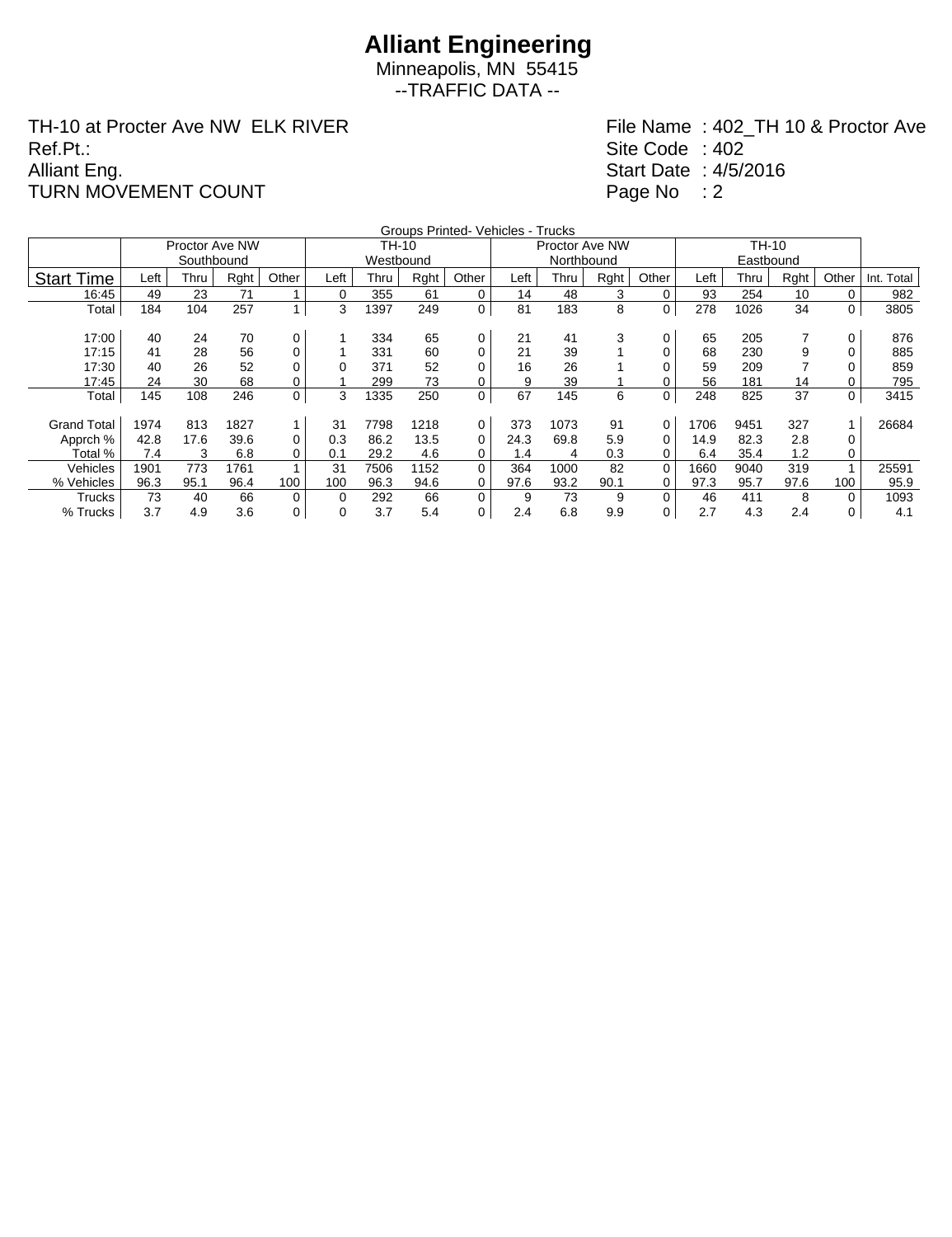Minneapolis, MN 55415 --TRAFFIC DATA --

TH-10 at Procter Ave NW ELK RIVER Ref.Pt.: Alliant Eng. TURN MOVEMENT COUNT

|                                                      | Proctor Ave NW |      |        |       |            |           | TH-10 |      |       |            |            | Proctor Ave NW |         |          |            |      | TH-10     |      |          |            |            |  |  |
|------------------------------------------------------|----------------|------|--------|-------|------------|-----------|-------|------|-------|------------|------------|----------------|---------|----------|------------|------|-----------|------|----------|------------|------------|--|--|
|                                                      | Southbound     |      |        |       |            | Westbound |       |      |       |            | Northbound |                |         |          |            |      | Eastbound |      |          |            |            |  |  |
| <b>Start Time</b>                                    | _eft           | Thru | Raht ' | Other | App. Total | Left      | Thru  | Rght | Other | App. Total | ∟eft       | Thru           | $RQ$ nt | Other    | App. Total | Left | Thru      | Rght | Other    | App. Total | Int. Total |  |  |
| Peak Hour Analysis From 06:00 to 11:45 - Peak 1 of 1 |                |      |        |       |            |           |       |      |       |            |            |                |         |          |            |      |           |      |          |            |            |  |  |
| Peak Hour for Entire Intersection Begins at 06:45    |                |      |        |       |            |           |       |      |       |            |            |                |         |          |            |      |           |      |          |            |            |  |  |
| 06:45                                                | 89             |      | 28     |       | 128        |           | 119   | 30   |       | 150        | Δ          | 38             |         |          | 42         | 41   | 441       |      |          | 489        | 809        |  |  |
| 07:00                                                | 101            | 23   | 49     |       | 173        |           | 90    | 11   | 0     | 101        | 9          | 34             |         | 0        | 44         | 51   | 326       | 10   | 0        | 387        | 705        |  |  |
| 07:15                                                | 105            | 17   | 43     |       | 165        |           | 133   | 24   | 0     | 157        | 13         | 32             |         | 0        | 45         | 53   | 384       | 14   | $\Omega$ | 451        | 818        |  |  |
| 07:30                                                | 87             | 21   | 42     |       | 150        |           | 130   | 29   | 0     | 159        | 10         | 22             |         |          | 33         | 51   | 400       | 11   | 0        | 462        | 804        |  |  |
| <b>Total Volume</b>                                  | 382            | 72   | 162    |       | 616        |           | 472   | 94   | 0     | 567        | 36         | 126            |         |          | 164.       | 196  | 1551      | 42   | 0        | 1789       | 3136       |  |  |
| % App. Total                                         | 62             |      | 26.3   |       |            | 0.2       | 83.2  | 16.6 | 0     |            | 22         | 76.8           | 1.2     | $\Omega$ |            |      | 86.7      | 2.3  | $\Omega$ |            |            |  |  |
| <b>PHF</b>                                           | .910           | 783  | .827   | 00C   | .890       | .250      | .887  | .783 | .000  | .892       | .692       | .829           | .500    | .000     | .911       | .925 | .879      | 750  | .000     | .915       | .958       |  |  |